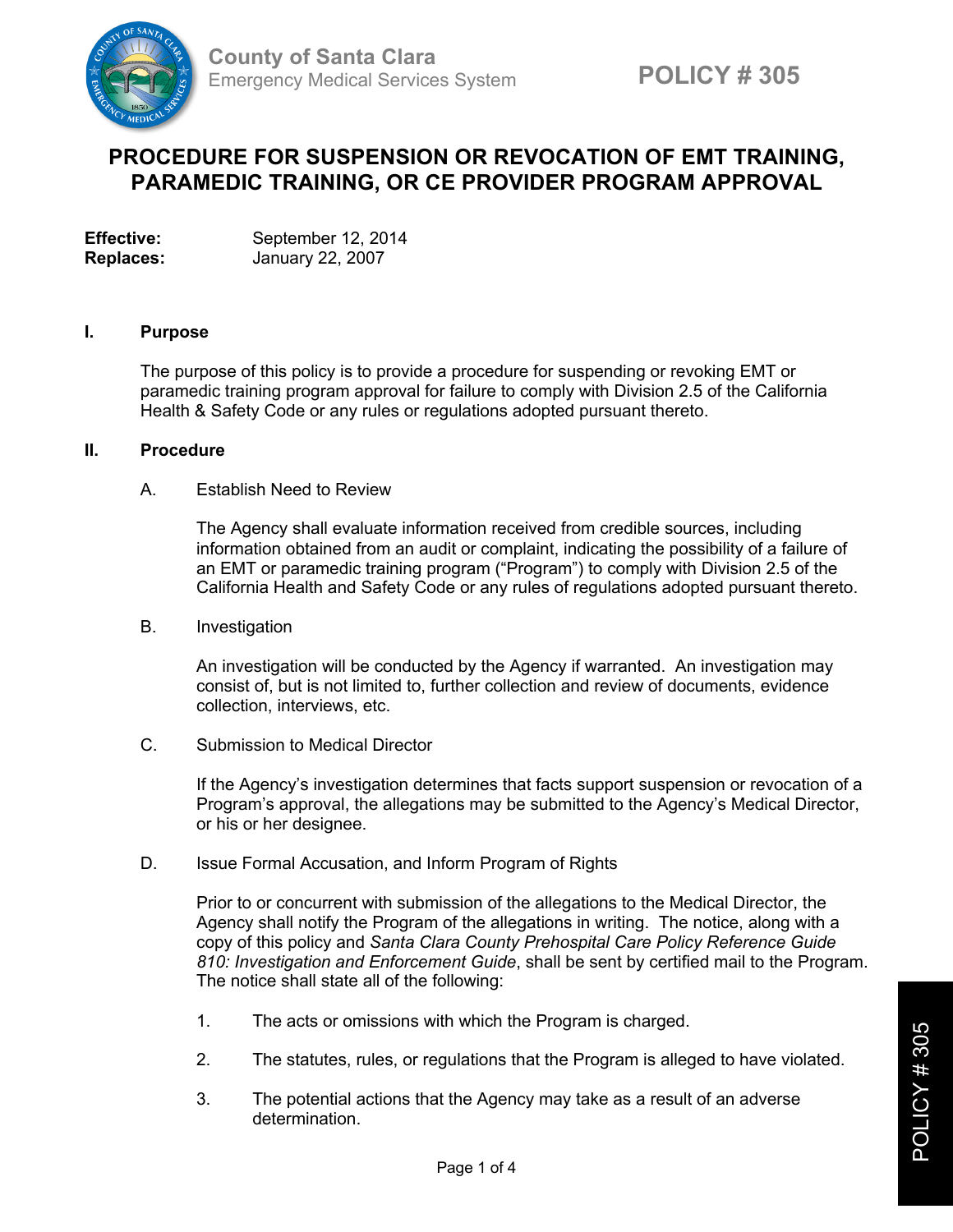

- 4. The Program's right to respond to the allegations orally or in writing, or both.
- 5. The deadline for responding to the allegations.
- E. Response to Allegations
	- 1. The Program may, within fifteen (15) calendar days of the date that the notice is received, request in writing that a hearing (Independent Review Panel) be convened. Within thirty (30) days of receipt of such a request, the Medical Director shall convene a hearing.
	- 2. The Program may submit a written response to the allegations to the Medical Director, without requesting a hearing by an IRP
	- 3. The Program shall have thirty (30) days from the receipt of the notice, or up to five (5) days before the date of the hearing, whichever is earlier, to submit a written response to the allegations and supporting documentation to the Medical **Director**
	- 4. The failure of the Program to respond orally, or in writing, to the allegations by the above deadlines may result in the Program losing the opportunity to be heard concerning the allegations
- F. Proceedings of an Independent Review Panel (IRP)

The following procedures will be observed if a hearing by an IRP is requested by the Program:

- 1. The Medical Director shall set the hearing date
- 2. Any written materials submitted by the Agency or the Program (the "Parties") to the IRP shall also be provided by the Parties to the other
- 3. The Parties may call witnesses and present relevant testimony
- 4. The Agency shall present testimony first, after which the Program may present testimony. The Parties shall also have the opportunity to rebut the testimony of the other. Thereafter, the Parties may each make closing arguments. The IRP may call and examine witnesses, determine the number and order of witnesses, limit the time for each witness or for argument, and conclude the hearing at any time after both parties have presented testimony and argument
- 5. The IRP may permit cross-examination of witnesses at its discretion
- 6. Witnesses shall not be required to testify under oath
- 7. A record of the hearing shall be prepared by electronic recording or stenographic reporter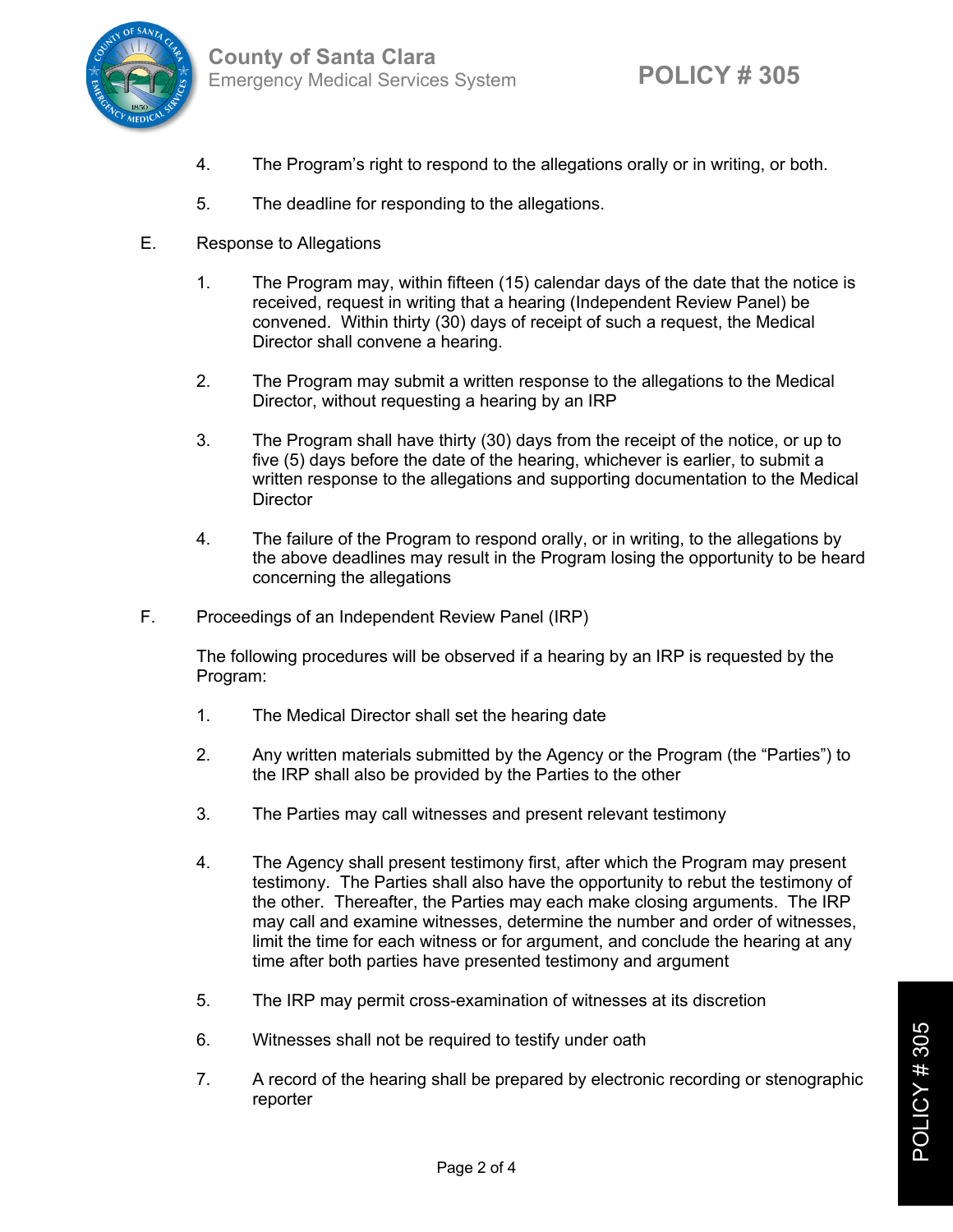

- 8. The hearing will only be held open to the public if the Program so requests; however, the IRP may close all or part of the hearing to the public to the extent that it is necessary, taking into account the rights of all persons. The IRP may also exclude witnesses from the hearing when they are not testifying, except that neither of the Parties may be excluded.
- 9. The Program may be represented by a person of his or her choice
- 10. The IRP shall not have "ex parte" communications with the Parties concerning the allegations before a determination of the case is made
- G. IRP Decision
	- 1. After the hearing, the IRP shall assess all the information in the record in order to resolve the case. The IRP may not consider evidence that is outside of the record. The IRP may consider hearsay evidence for the purpose of explaining or supplementing other evidence, but such evidence shall not be sufficient by itself as a basis for a finding unless it would be admissible over objections in civil actions.
	- 2. The Agency has the burden of proof by a preponderance of the evidence. This burden must be met even in the event the Program fails to respond to the allegations.
	- 3. The IRP shall issue a written decision, no later than thirty (30) days after the hearing, which includes findings of facts, a determination of the issues, and any proposed disciplinary action (i.e., probation, suspension, or revocation of Program approval) that shall occur as a result. The written decision shall also include the proposed effective date of any proposed disciplinary action.
- H. Final Review

The Medical Director shall issue a final written decision in every case. The Medical Director shall issue the decision no later than thirty (30) days after a decision of the IRP, or no later than thirty (30) days after deadline for a written response if no IRP is requested. Unless the decision of the IRP is adopted, the Medical Director's determination shall include findings of facts, a determination of the issues, and any disciplinary action (i.e., probation, suspension, or revocation of Program approval) that shall occur as a result. The written decision shall also include the effective date of any disciplinary action.

If an IRP has issued a decision on the matter:

- 1. The Medical Director may adopt the recommendations of the IRP in whole
- 2. The Medical Director may adopt the recommendations of the IRP in part, or with modifications.